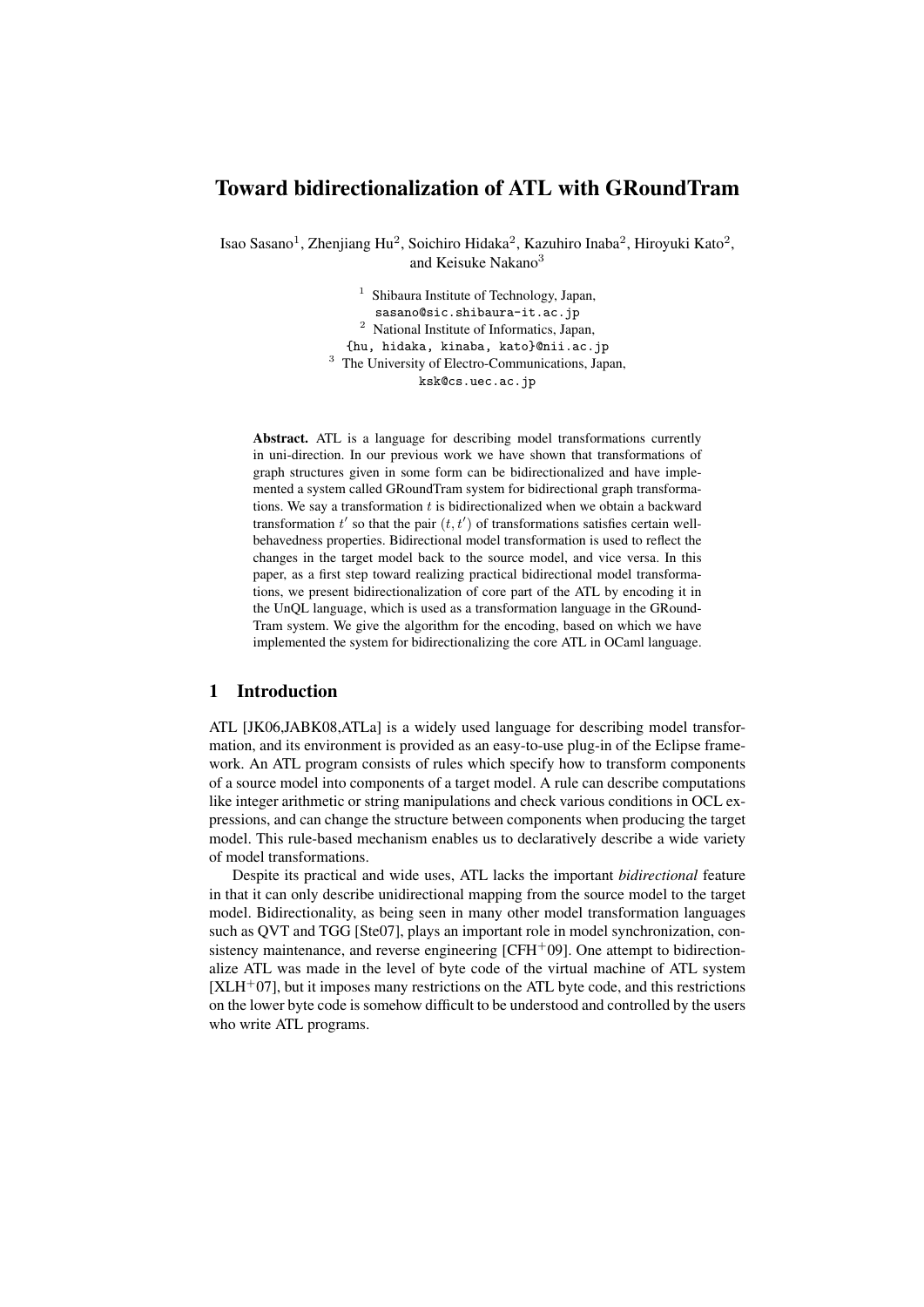As an alternative, by contrast to the low level attempt, we shall take an *incremental* approach to bidirectionalizing ATL in a high level. Our idea is to show that a small core of ATL can be bidirectionalized, while making use of the fact that this core part can coexist well with other parts that cannot be bidirectionalized. This coexistence is possible because of modular execution of ATL programs; each rule specifies direct mapping from some elements in the input model to those in the output model. This core part could be extended and generalized in the future to deal with more of bidirectional computation in an ATL program. Now the problem is how to bidirectionalize ATL transformation rule, the basic unit of model transformation. Can we use the existing bidirectional languages to interpret ATL?

Bidirectional transformations, originated from the view update problem in the databases [BS81], have received much attention from the programming language community, and several *well-behaved* bidirectional transformation languages have been proposed  $[BPV06, MHN<sup>+</sup>07, HMT08, Voi09, BCF<sup>+</sup>10, VHMW10]$ , where the roundtrip properties like put-get or get-put, which characterizes the bidirectional transformations, are guaranteed to be satisfied. However, most of these well-behaved bidirectional transformation languages manipulate trees or strings, which are not suitable for bidirectionalizing ATL, because models are essentially graphs. Recently, in our previous work  $[HHI<sup>+</sup>10a]$  it is shown that the UnQL language [BFS00], a well-known graph query language, can be used as a well-behaved bidirectional graph transformation language. In addition, a bidirectional graph transformation system called GRoundTram (Graph Roundtrip Transformation) [BiG] has been developed, where we can write bidirectional graph transformations in the UnQL language.

In this paper, as a first step toward realizing practical and well-behaved bidirectional model transformations, we present bidirectionalization of core part of the ATL by encoding it in the UnQL language. We give the algorithm for the encoding, based on which we have implemented the system for bidirectionalizing the core ATL in OCaml language. With representing the source model in a graph data structure, we can bidirectionally apply the encoded transformation in GRoundTram system. Throughout the paper we use a simple example to illustrate our algorithm.

The organization of this paper is as follows. Section 2 shows the overview of ATL, GRoundTram system, and UnQL language. Section 3 shows the encoding and decoding process between models and UnQL graph structures. Section 4 presents the algorithm for encoding ATL rules. Section 5 concludes the paper.

### 2 Preliminaries

Here we show the overview of the ATL, UnQL, and the GRoundTram system.

### 2.1 ATL

In this paper we use the following subset of the ATL language to show the essential part of the bidirectionalization. The subset does not cover imperative features of the ATL. We also exclude the most of the OCL expressions to avoid cluttering the essential part of the bidirectionalization. Although the subset may not have the same description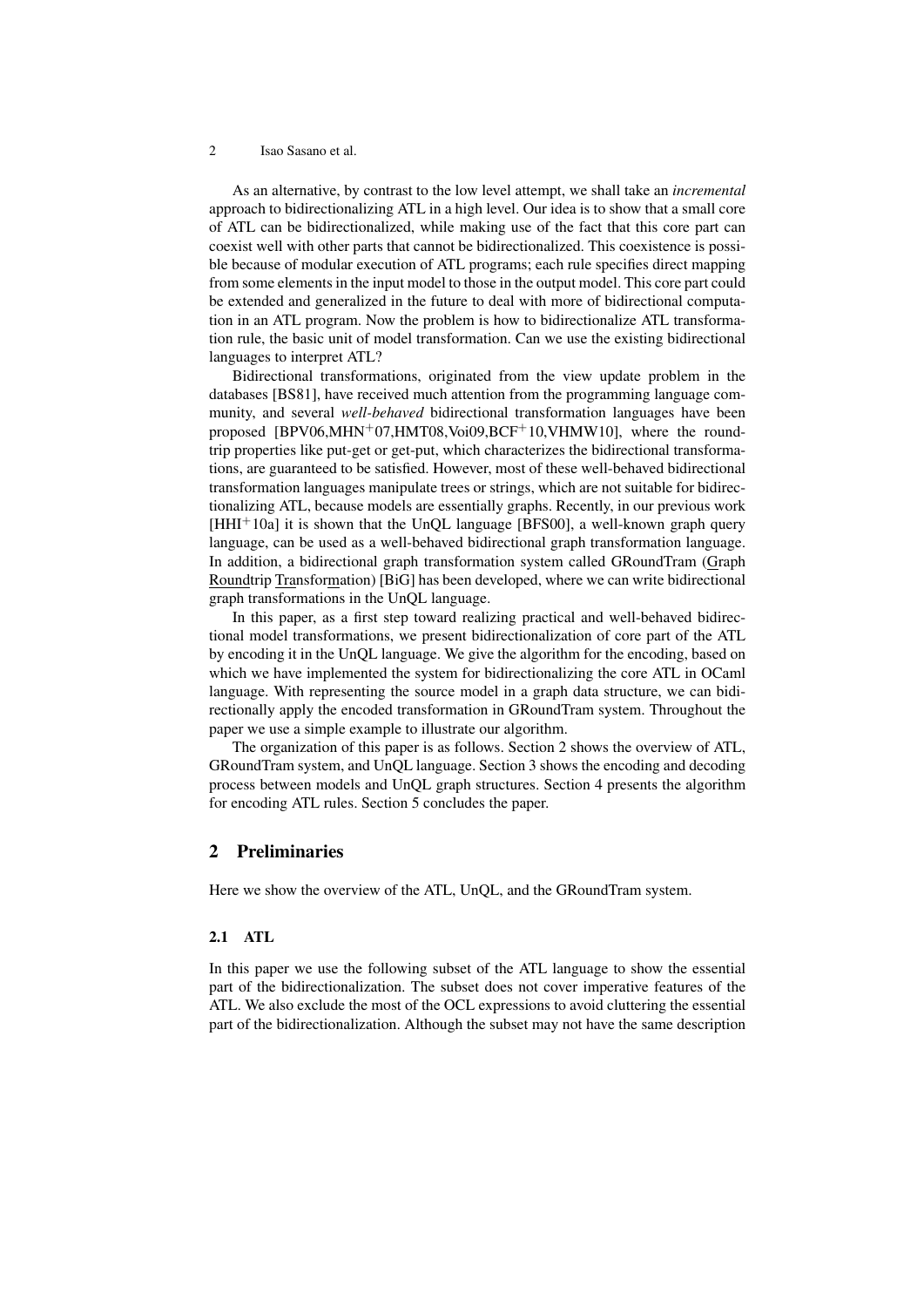power as the full set, it is enough for the purpose of showing the idea of our approach to bidirectionalization of model transformations.

```
ATL =module id; create id : id; from id : id; rule<sup>+</sup>
   rule = rule id from inPat to outPat^+inPat = id : oclTypeoutPat = id : oclType\ binding^*binding = id \leftarrow oclExpoclExp = id
         | id.id
           | string
         | oclExp + oclExp
```
ATL consists of rules, each of which specifies a transformation that is applied to some components in the source model. A rule is described by the *rule* construct in the above syntax and the *inPat* construct *id*: *oclType* in each rule specifies to which component the rule is applied. For the details of ATL, refer to the documents in the ATL web page [ATLa].

Here we illustrate the intuitive meaning of the ATL language by using an example in Fig. 1. It consists of two rules, Class2Table and Attribute2Column. The example is made by simplifying the class2RDBMS example provided as a non-trivial benchmark application for testing the power of model transformation languages in the announcement of the workshop MTiP 2005 [BRST05].

In ATL we need to specify the metamodels for source models and target models. Let the metamodel of source models be the one in Fig. 2 and the metamodel of target models be the one in Fig. 3. In the ATL environment the metamodels are described by the ECore diagram or KM3 (kernel meta meta model) [ATLb]. The metamodels in Fig. 2 and 3 are given in KM3.

Let us use the model in Fig. 4 as an example of the source model. This model specifies that a Person class has two attributes (fields), name and address. This is transformed into the target model in Fig. 5. In the next section we give the core idea of bidirectionalizing ATL by using the example given above.

#### 2.2 UnQL

Let us briefly review the graph querying language, UnQL [BFS00]. The language resembles the SQL for relational databases in its **select**-**where** syntax, but is designed for manipulating graphs. In particular, it has a construct called structural recursion to traverse over the given input graphs. We omit the formal definition of the language, which can be found in [BFS00]. We here informally present the basic concepts of UnQL starting with its graph data model.

*Graph Data Model* Graphs in UnQL are rooted and directed cyclic graphs with no order between outgoing edges. They are edge-labeled in the sense that all information is stored as labels on edges and the labels on nodes serve as a unique identifier and have no particular meaning. The edge-labels can be either integers (e.g., 123, or 42),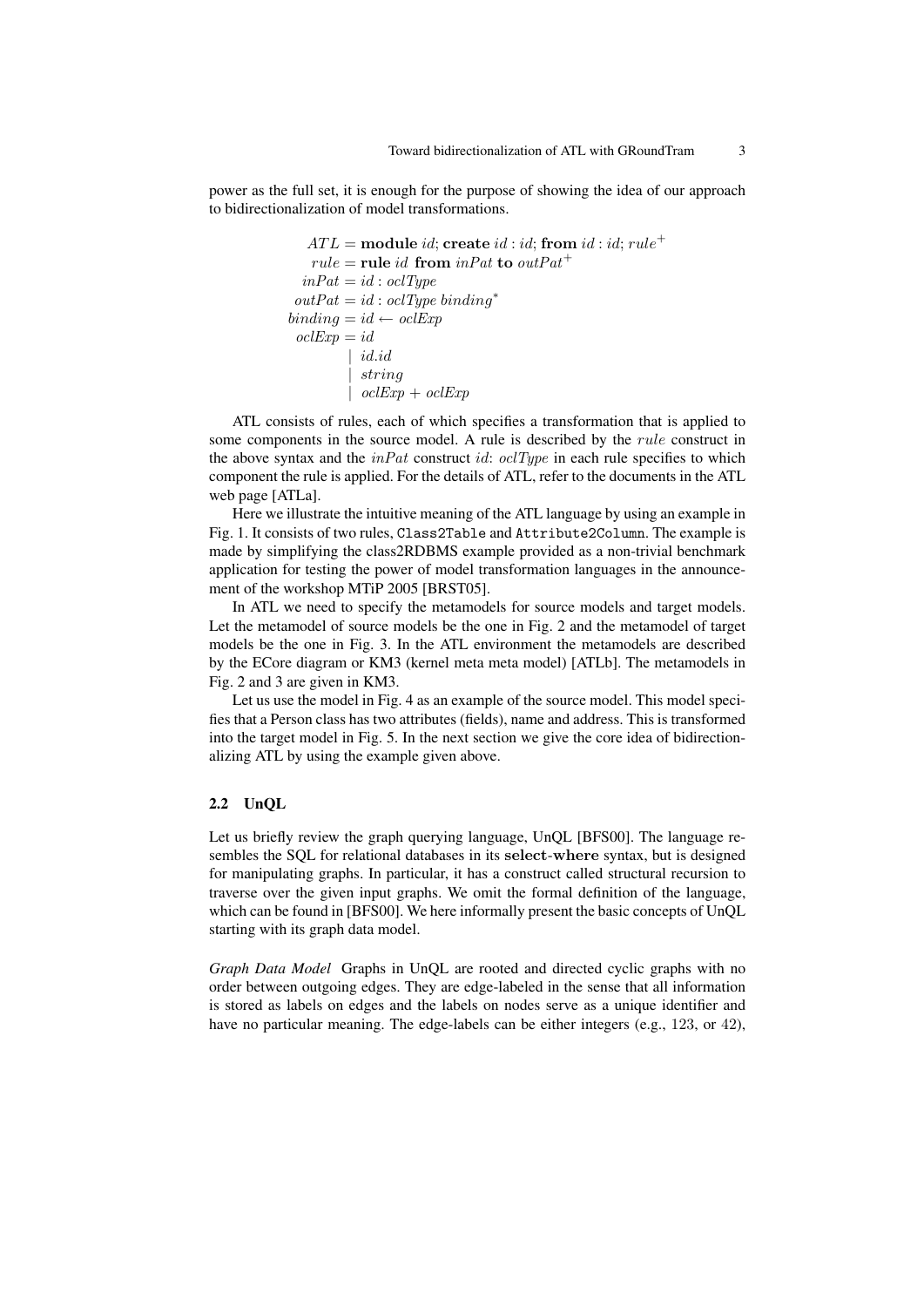```
rule Class2Table {
    from
        s : ClassDiagram!Class
    to
         t : Relational!Table (
             name \leq s.name,
             col <- s.attr
         )
}
rule Attribute2Column {
    from
        s : ClassDiagram!Attribute
    t<sub>0</sub>t : Relational!Column (
             name <- s.name
         )
}
```
Fig. 1. A model transformation in ATL

strings (like "hello") for representing data-values, or bare-symbols (name, or attr) for representing structures of graphs.

Two graphs in UnQL are considered to be equal if they are *bisimilar*. Intuitive understanding of bisimulation is that unfolding of cycles and duplication of equivalent subgraphs are not distinguished, and unreachable part from the root is ignored. Here is an examples of graphs that are bisimilar:

$$
\bigodot_{b}^{a} \equiv \bigodot^{\overset{a}{\Rightarrow}} \overset{b}{\bullet} \bigodot \equiv \bigodot^{\overset{a}{\Rightarrow}} \overset{a}{\underset{b}{\Rightarrow}} \overset{b}{\underset{b}{\Rightarrow}} \overset{b}{\underset{b}{\Rightarrow}} \overset{b}{\underset{b}{\Rightarrow}}
$$

Every construct in UnQL respects bisimulation, i.e., if two bisimilar graphs are fed as inputs to a query, the results are always bisimilar again. This notion of equivalence plays an important role for query optimization [BFS00] or bidirectionalization [HHI+10b]. When the user does want to distinguish two bisimilar graphs as a different object, the user can add special *tag* edges labeled with unique identifiers to them, which breaks the bisimilarity and are dealt with separately.

*Query Syntax* The syntax of UnQL query is summarized in Figure 6. The **select** *T* **where** *B, . . . , B* form is the entry point of the query. It selects the subgraphs satisfying the **where** *B* part and bind them to variables, and construct a result according to the template expression *T*. In *T*, the expression  $\{L_1 : T_1, \ldots, L_n : T_n\}$  creates a new node having *n* outgoing edges labeled *L<sup>i</sup>* and pointing to another node *T<sup>i</sup>* . The union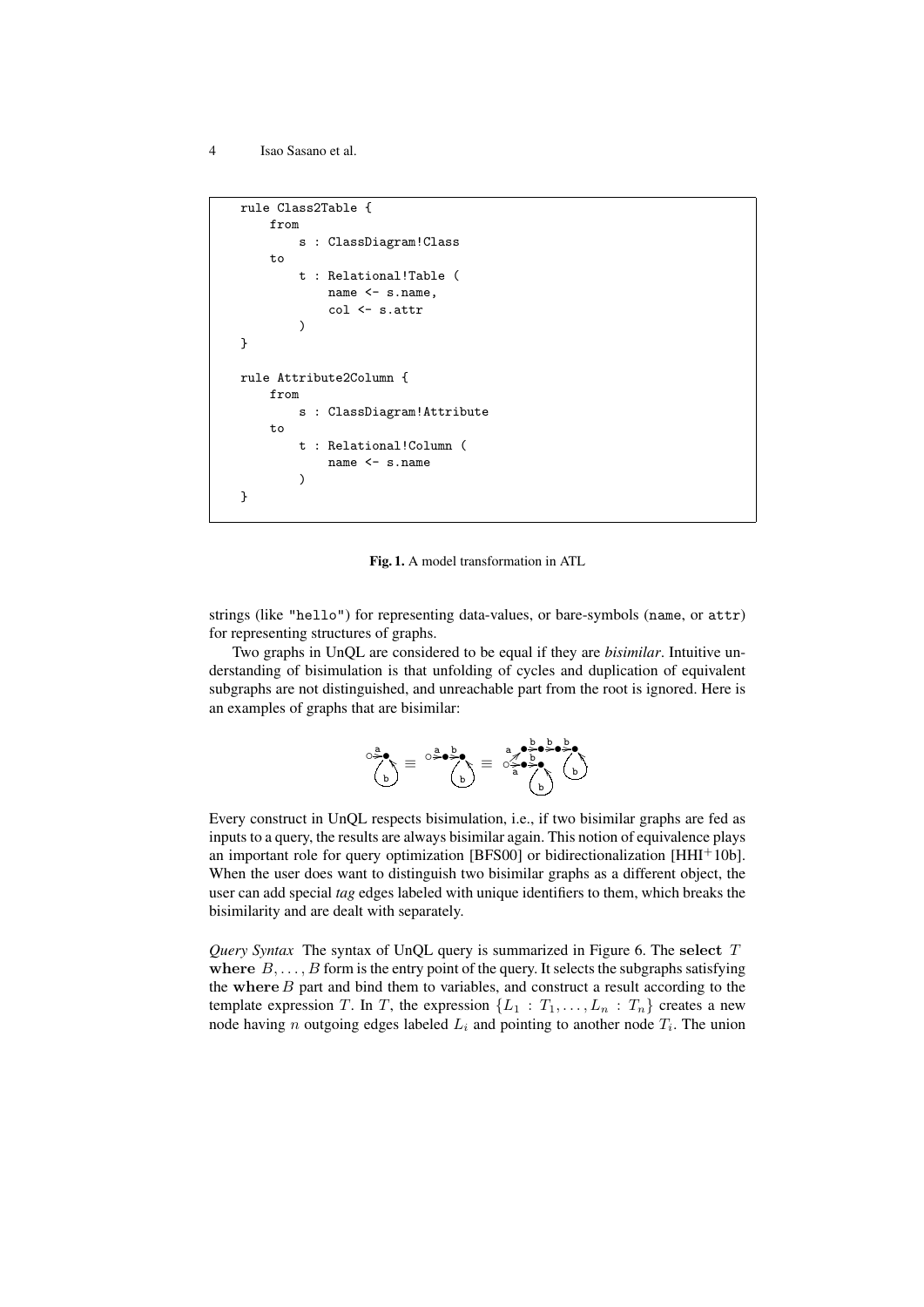```
package Class {
    abstract class NamedElt {
        attribute name : String;
    }
    class Class extends NamedElt {
        reference attr[*] : Attribute oppositeOf owner;
    }
    class Attribute extends NamedElt {
        reference type : Class;
        reference owner : Class oppositeOf attr;
    }
}
package PrimitiveTypes {
    datatype Boolean;
    datatype Integer;
    datatype String;
}
```
Fig. 2. The meta model in KM3 for the source models

 $G_1 \cup G_2$  constructs a graph with a root sharing the roots of  $G_1$  and  $G_2$ . For example, *{L*<sub>1</sub> : *g*<sub>1</sub>} ∪ {*L*<sub>2</sub> : *g*<sub>2</sub>} equals to {*L*<sub>1</sub> : *g*<sub>1</sub>*, L*<sub>2</sub> : *g*<sub>2</sub>}. In the template, by using the keyword **sfun**, the programmer can also define a powerful *structural recursion*, which will be explained later. In the binding condition *B* part, comparison of label values and regular-expression based traversal on paths on graphs can be used.

*Structural Recursion* A function *f* on graphs is called a structural recursion if it is defined by the following equations

$$
f(\{\}) = \{\}f(\{\$l : \$g\}) = ef(\$g_1 \cup \$g_2) = f(\$g_1) \cup f(\$g_2),
$$

where the expression *e* may contain references to variables \$*l* and \$*g*, and recursive calls of the form  $f(\$g)$ , but no application of  $f$  to other graphs than  $\$g$ . Since the first and the third equations are common in all structural recursions, we omit them in UnQL. For the second line, since it is customary to dispatch the graph operation by labels, pattern-matching can be used instead of using long if-then-else sequence. For instance,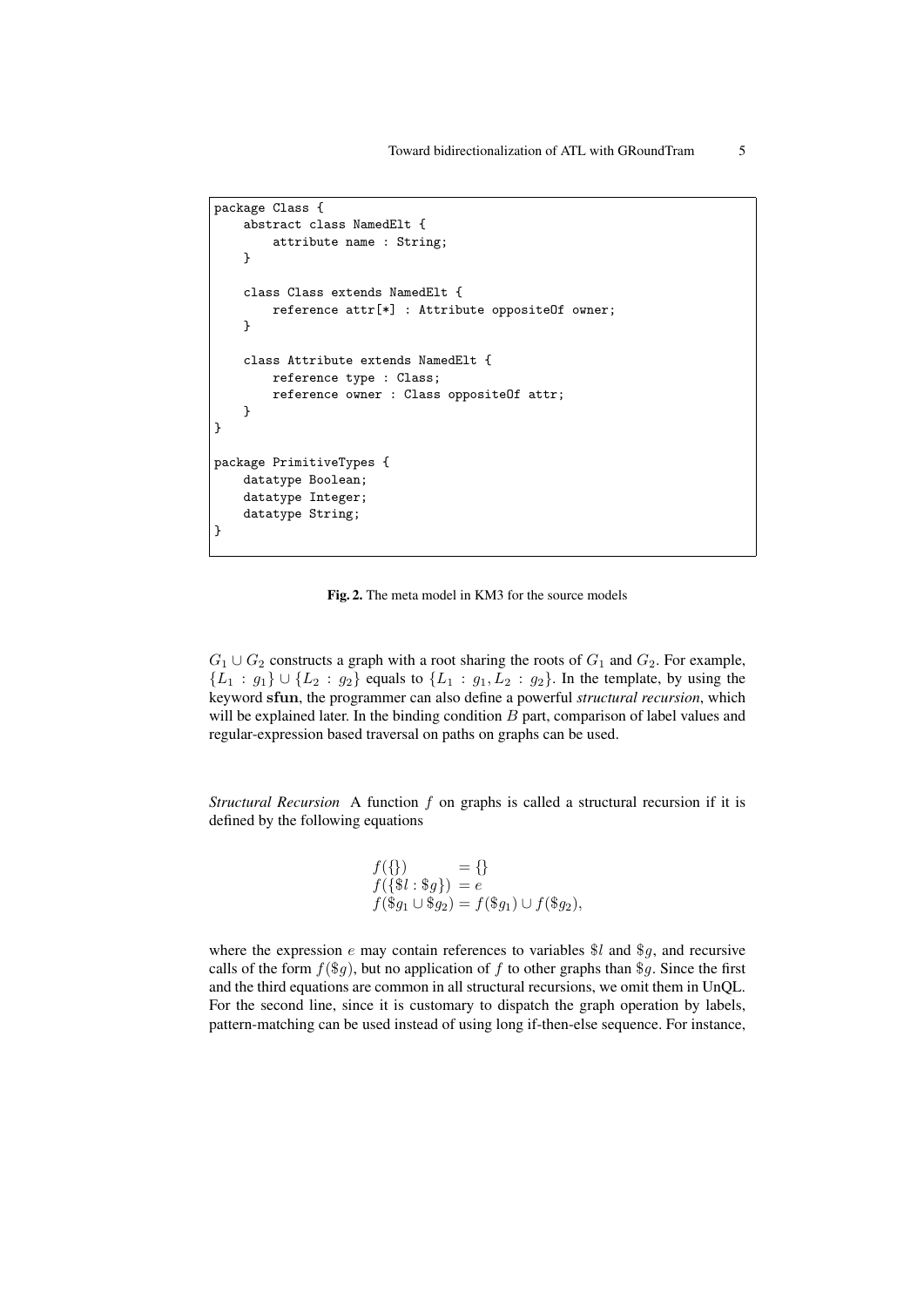```
package Relational {
    abstract class Named {
        attribute name : String;
    }
    class Table extends Named {
        reference col[*] : Column oppositeOf owner;
    }
    class Column extends Named {
        reference owner : Table oppositeOf col;
    }
}
package PrimitiveTypes {
    datatype Boolean;
    datatype Integer;
    datatype String;
}
```






we can write

```
sfun f(\{\text{class} : \$g\}) = e_1\int f\left( \left\{ \text{interface}: \$g \right\} \right) = e_2\int f(\{\mathtt{int}: \$g\}) = e_3.
.
.
```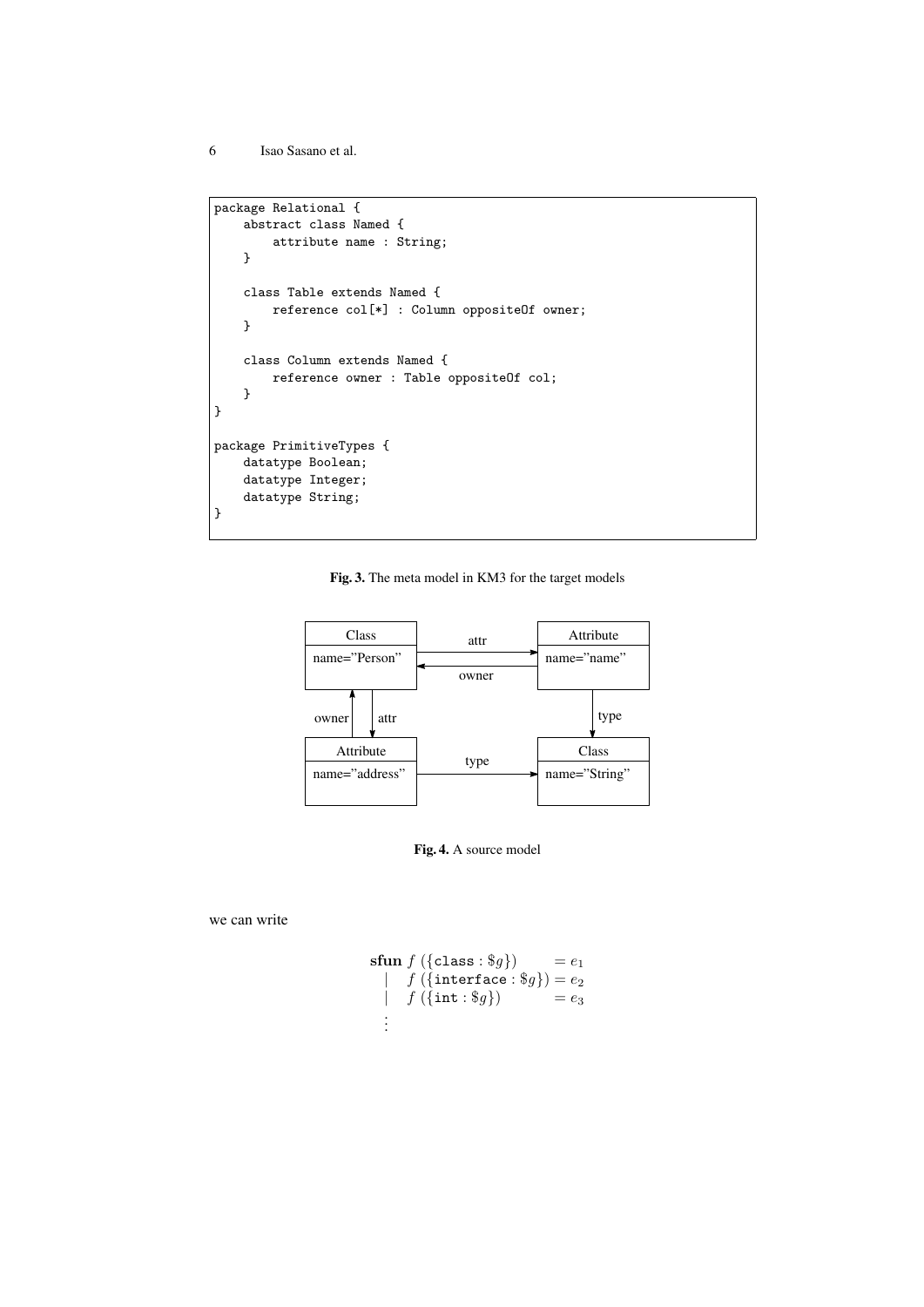

Fig. 5. The target model obtained by applying the rules to the source model

| (query)                              | $Q$ ::= select $T$ where $B, ..., B$                                      |
|--------------------------------------|---------------------------------------------------------------------------|
| (template)                           | $T$ ::= $Q \mid \{L : T, ..., L : T\} \mid T \cup T \mid \$G \mid f(\$G)$ |
| if $BC$ then $T$ else $T$            |                                                                           |
| let $\text{sfun } f \{Lp : Gp\} = T$ |                                                                           |
| $f \{Lp : Gp\} = T$                  |                                                                           |
| ...                                  |                                                                           |
| ...                                  |                                                                           |
| ...                                  |                                                                           |
| ...                                  |                                                                           |
| ...                                  |                                                                           |
| ...                                  |                                                                           |
| ...                                  |                                                                           |
| ...                                  |                                                                           |
| ...                                  |                                                                           |
| ...                                  |                                                                           |
| ...                                  |                                                                           |
| ...                                  |                                                                           |
| ...                                  |                                                                           |
| ...                                  |                                                                           |
| ...                                  |                                                                           |
| ...                                  |                                                                           |
| ...                                  |                                                                           |
| ...                                  |                                                                           |
| ...                                  |                                                                           |
| ...                                  |                                                                           |
| ...                                  |                                                                           |
| ...                                  |                                                                           |
| ...                                  |                                                                           |
| ...                                  |                                                                           |
| ...                                  |                                                                           |
| ...                                  |                                                                           |
| ...                                  |                                                                           |
| ...                                  |                                                                           |
| ...                                  |                                                                           |
| ...                                  |                                                                           |
| ...                                  |                                                                           |
| ...                                  |                                                                           |
| ...                                  |                                                                           |
| ...                                  |                                                                           |
| ...                                  |                                                                           |
| ...                                  |                                                                           |
| ...                                  |                                                                           |
| ...                                  |                                                                           |
| ...                                  |                                                                           |
| ...                                  |                                                                           |
| ...                                  |                                                                           |
| ...                                  |                                                                           |
| ...                                  |                                                                           |

Fig. 6. Syntax of UnQL

instead of writing

 ${\bf sfun} \ f\ (\{\$\mathcal{l} : \$g\}) = {\bf if} \ \$\mathcal{l} = {\bf class \ then} \ e_1$  $\textbf{else if }$  if  $l =$  interface then  $e_2$ **else if**  $l = \text{int then } e_3$ **else** *. . .*

The following example shows a simple usage of structural recursion.

$$
\begin{array}{ll}\n\textbf{sfun } a2d_xc(\{a: \$g\}) & = \{d: a2d_xc(\$g)\} \\
& \mid & a2d_xc(\{c: \$g\}) = a2d_xc(\$g) \\
& \mid & a2d_xc(\$l: \$g\}) = \$\{l: a2d_xc(\$g)\}\n\end{array}
$$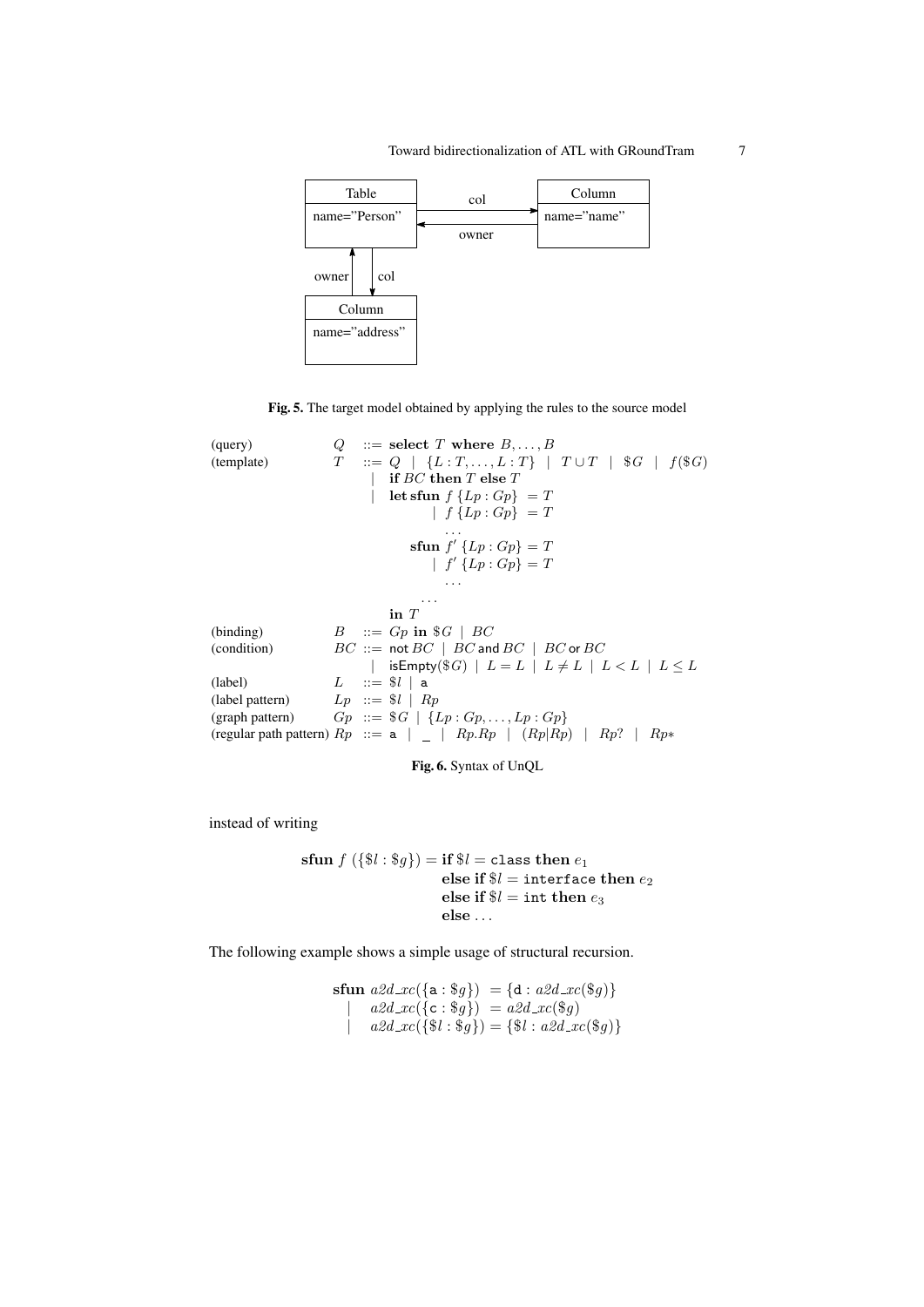It replaces all edges in the graph labeled a by d, contracts the edges labeled c, and keeps the other edges unchanged.

Despite its simplicity, structural recursion (and hence UnQL) is powerful enough to describe interesting nontrivial model transformations [HHKN09].

In this paper, for simplicity, we often write

**sfun** 
$$
f (\{a : \{b : \$v\}) = \dots
$$

to denote

**sfun** 
$$
f'(\{a: \$g\}) =
$$
**let sfun**  $h(\{b: \$v\}) = ...$ **in**  $h(\$g)$ .

*Bidirectional Semantics* Usually, a query is run in one direction. That is, given an input environment (a mapping from variables to graphs) *ρ*, a query *Q* is evaluated and generated the result graph which we denote  $\mathcal{F}[\![Q]\!]^{\rho}$ . Now, let  $G = \mathcal{F}[\![Q]\!]^{\rho}$  and consider the user has edited the result graph into *G′* . For example, he can add a new subgraph, or modify some label, or delete several edges, and so on. In our previous work  $[HHI^+10b]$ , we have given a *backward semantics* that properly reflects back the editing to the original inputs. More formally speaking, given the modified result graph *G′* and the original input environments  $\rho$ , the modified environment  $\rho' = \mathcal{B}[\![Q]\!]_{G'}^{\rho}$  can be computed.

By "properly reflecting back", we mean the following two properties to hold.

$$
\mathcal{F}[Q]^\rho = G \quad \text{implies} \quad \mathcal{B}[Q]_G^\rho = \rho \qquad \text{(GETPUT)}
$$
\n
$$
\mathcal{B}[Q]_{G'}^\rho = \rho' \quad \text{implies} \quad \mathcal{B}[Q]_{\mathcal{F}[Q]\rho'}^\rho = \rho' \qquad \text{(WPUTGET)}
$$

The (GETPUT) property says that if no change is made on the output *G*, then there should occur no change on the input environment. The (WPUTGET) property is an unrestricted version of (PUTGET) property appeared in [FGM+05], which requires  $G' \in \text{Range}(\mathcal{F}[\![Q]\!])$  and  $\mathcal{B}[\![Q]\!]_{G'}^{\rho} = \rho'$  to imply  $\mathcal{F}[\![Q]\!]^{\rho'} = G'.$  The (PUTGET) property states that if a result graph is modified to  $G'$  which is in the range of the forward evaluation, then this modification can be reflected to the source such that a forward evaluation will produce the same result *G′* . In contrast to it, the (WPUTGET) property allows the modified result and the result obtained by backward evaluation followed by forward evaluation to differ, but require both to have the same effect on the original source if backward evaluation is applied.

#### 2.3 GRoundTram system

In our previous work we have developed a system called GRoundTram system, which enables us to describe bidirectional transformations on graph data structures in the UnQL language. Note that we describe both the transformations and the graph data structures in UnQL language. We show the overview of the system in Fig. 7. Our system implements the bidirectional evaluator between source graphs and target graphs.

Figure 8 shows a screenshot of our system. The user loads a source graph (displayed in the left pane) and a transformation written in UnQL. User can optionally specify the source metamodel and target metamodel in KM3. Once they are loaded, forward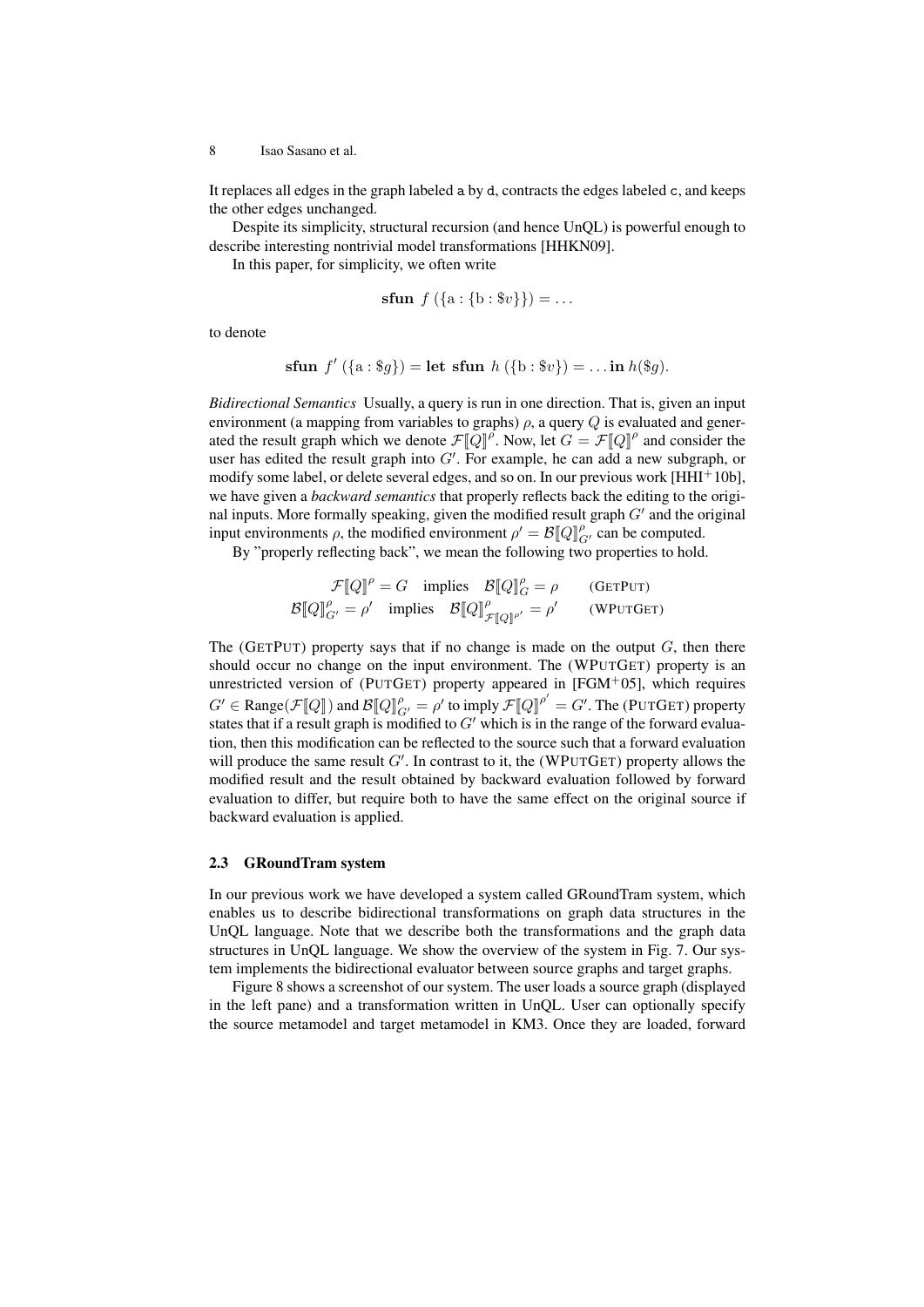

Fig. 7. GRoundTram system



Fig. 8. Screenshot of GRoundTram System

transformation can be conducted by pushing "forward" button (right arrow icon). The target graph appears on the right pane. User can graphically edit the target graph and apply backward transformation by pushing "backward" button (left arrow icon). Source graph can be edited as well, of course. Metamodel conformance of the source and the target can be checked any time by pushing check icon on both panes. The transformation itself can also be *statically* checked: given source/target metamodel and transformation, the system checks whether the target graph *always* conforms to given target metamodel. If not, a counterexample graph is displayed.

Figure 8 also demonstrates the traceability between source and target (red part). If the user selects subgraphs on either pane, then corresponding subgraphs on other pane are also highlighted. This helps the user to predict modification on which part in the target will affect which part on the source, and vice versa.

## 3 Encoding and decoding between models and graph structures

In order to use the GRoundTram system we need to encode the models in UnQL language and decode the results back to models. Instead of giving algorithms for them, here we illustrate the encoding process using the model in Fig. 4.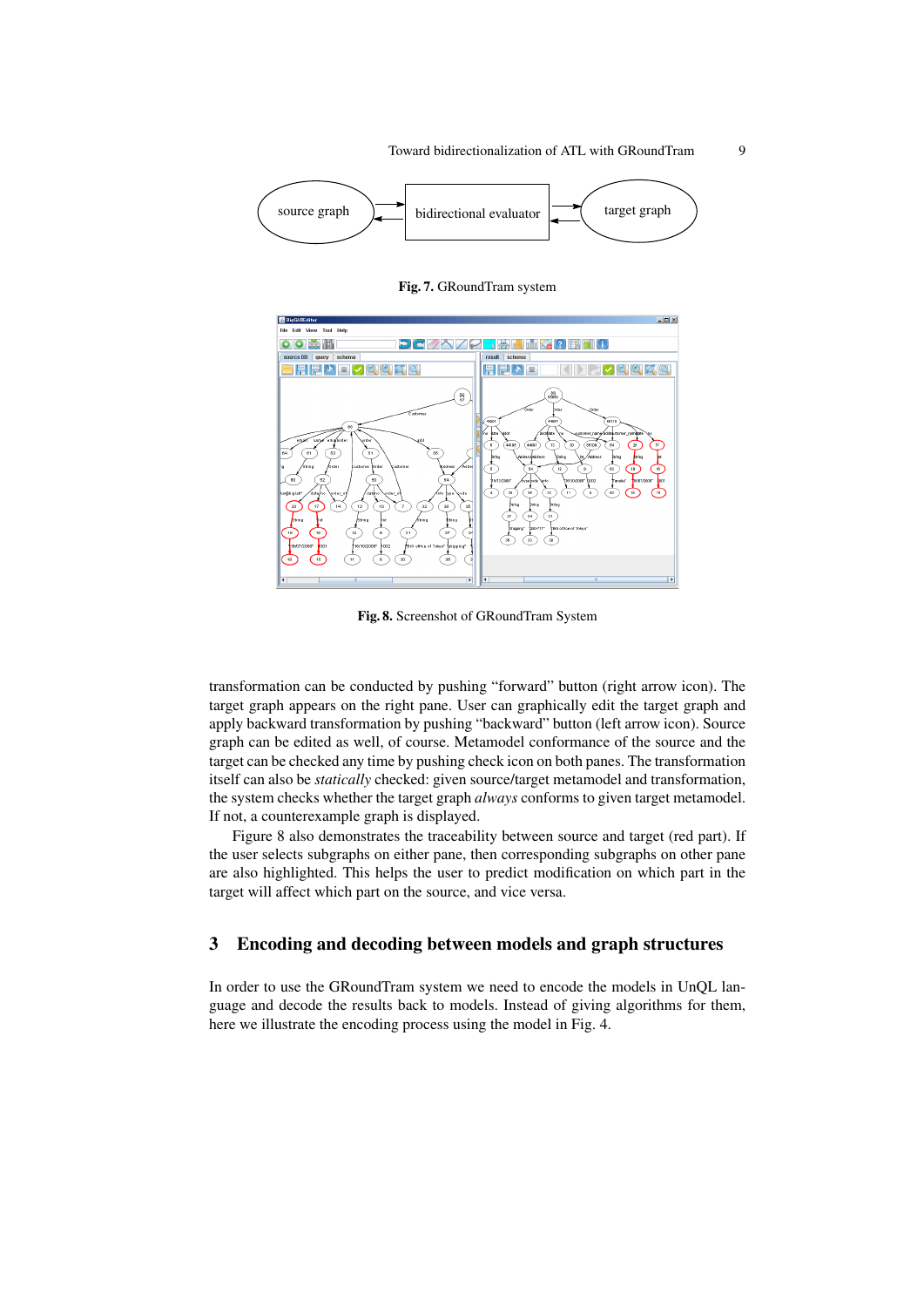Corresponding to the encoding of the rules in Section 4, we encode the models by using the constant pattern ClassName. For example, the component of the Class with name field "Person" is encoded into the following UnQL graph structure.

$$
g_1 = \{\text{ClassName}: \{\text{Class}: \{\text{name}: \{\text{''Person}': \{\}\}, \text{attr}: g_2, \text{attr}: g_3\} \}\}\}
$$

The graphs *g*<sup>2</sup> and *g*<sup>3</sup> are obtained encoding of the components with Attribute class as follows.

$$
g_2 = \{\text{ClassName}: \{\text{Attribute}: \{\text{name}: \{\text{"name": } \{\}\},\}
$$
  
where:  $g_1$ ,  
where:  $g_4$ ]}  
 $g_3 = \{\text{ClassName}: \{\text{Attribute}: \{\text{name}: \{\text{"address": } \{\}\},\}$   
where:  $g_1$ ,  
where:  $g_4$ ]}  
type:  $g_4$ }}

The graph *g*4, encoded as follows, is for the remaining component.

$$
g_4 = \{ \text{ClassName} : \{ \text{Class} : \{ \text{name} : \{ \text{"String"} : \{ \} \} \} \}
$$

The above representation is informal one for giving intuitive understanding. Formally, when encoding models with cycles as in Fig. 4, we use the cycle construct and markers in UnCAL language [BFS00], which we omit for simplifying the presentation.

One thing we should note is we have to be able to get the original model representations from the graph structures. The overall figure of our approach is summarized in Fig. 9. The decoding process, which we omit, is performed naturally in the reverse way of the encoding process.



Fig. 9. Overview of our system

## 4 Encoding ATL rules in UnQL

In this section we present the algorithm to encode a given ATL program into an UnQL expression. An ATL program consists of rules, as we have shown in Section 2.1. Our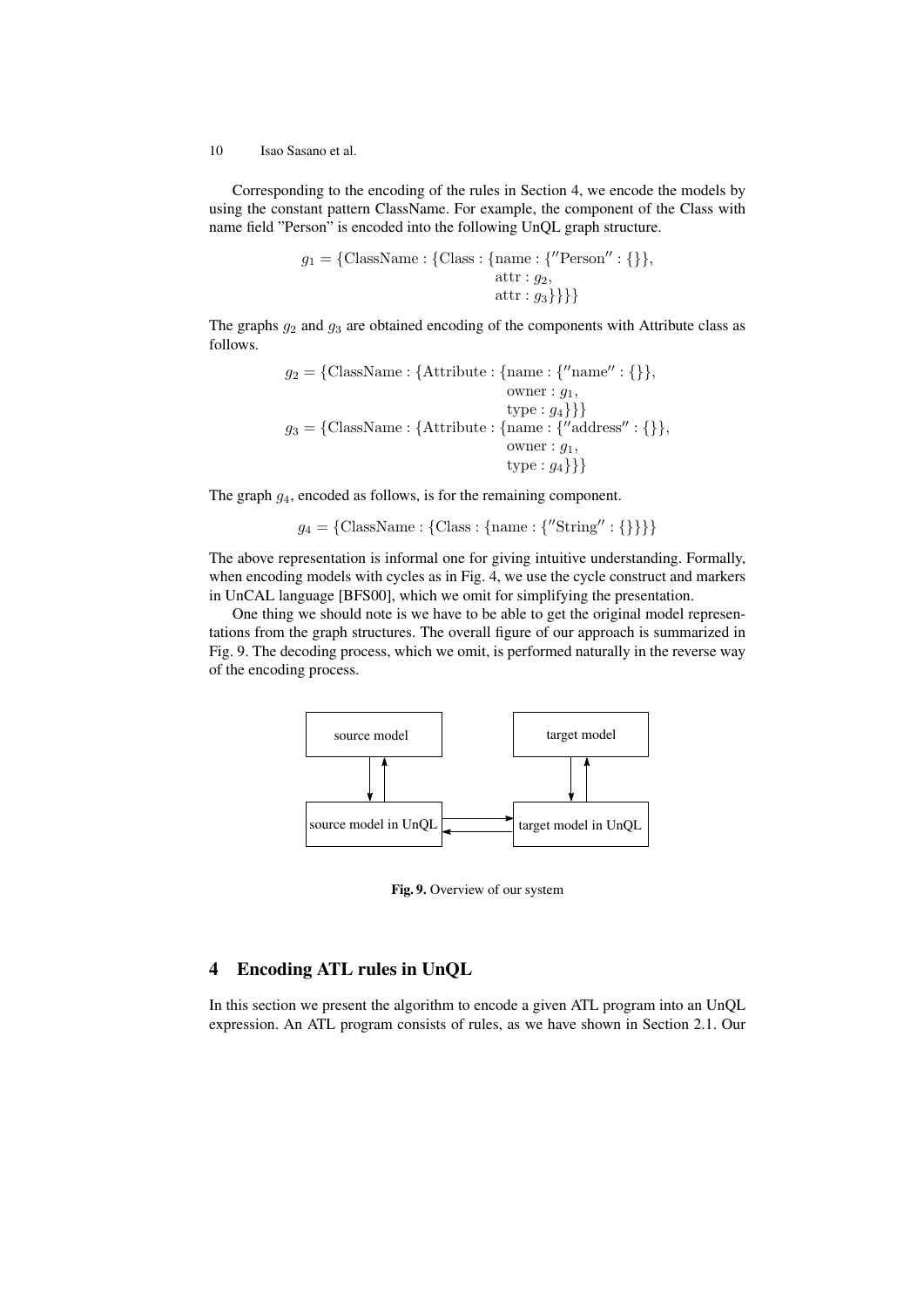strategy for encoding is to transform each ATL rule into a function in the **sfun** construct in UnQL, by using the identifiers in the ATL rules when making an UnQL function.

We design the algorithm along the structure of the ATL language in the following. The top level transformation function is *atl*2*unql*.

## *atl*2*unql* (**rule** *r* **from** *inPat* **to** *outPatSeq*) = **sfun** *r* (*inPat2arg inPat*) = *outPatSeq2unql outPatSeq*

This function takes a rule in ATL and produces a function in UnQL language. This function is applied to rules in the ATL program, producing one function for each rule. We use the name of the rule as the name of the function. The *inPat* is the pattern specifying to which components the rule is applied. We transform this part by applying *inPat2arg*, which produces a pattern that appears as the argument of the UnQL function. As we will mention in Section 3, each component in the model is encoded in UnQL graph structure so that the function can find the encoded components by pattern matching. For this purpose we encode each component using the constant pattern ClassName. So we define *inPat2arg* to produce the pattern including the constant ClassName. The pattern  $s : A$  in ATL is just encoded to the reversed pattern  ${A : \$s}$  since we encode the model in the reverse order. The symbol \$ is just used for clarifying the variable pattern in the UnQL language.

## $inPat2arg(s:A) = \{ClassName : \{A : \$s\} \}$

The transformation function *outPatSeq2unql* is applied to *outPatSeq* in the rule. The output pattern  $outPat$  in ATL specifies each of the produced components. A rule may produce one or more components in the target model from a component in the source model, although the example in Fig. 1 produces just one component. The variables  $t_1, t_2, \ldots$ , each of which is bound to some component in the target model, may be used in the output patterns *outP atSeq*. We encode the rule into a mutually recursive functions in UnQL, where we use the name of the variables  $t_1, t_2, \ldots$  in the encoded UnQL expression. Since in UnQL the value of the result of application of the function should be a graph, we just select one variable  $t_1$  from the variables  $t_1, t_2, \ldots$ 

$$
outPatSeq2unql (t1 : ty1 (binds1), t2 : ty2 (binds2), ...)=
$$
\nletrec t1 = outPat2unql (ty1 (binds<sub>1</sub>))  
\n t2 = outPat2unql (ty2 (binds<sub>2</sub>))  
\n...

\nin t1

The function *outPat2unql* is applied to each output patterns. An output pattern consists of an identifier and a tuple of bindings. The identifier determines the class of the output pattern, so we attach the constant pattern ClassName.

 $outPat2unql (B (bind1, bind2, ...) =$ *{*ClassName : *{B* : (*bind2unql bind*1) *∪* (*bind2unql bind*2) *∪ . . .}}*  $bind2unql(m \leftarrow oclExp) =$ **select** *{m* : \$*g}* **where** *oclExp2unqlBinds* \$*g oclExp*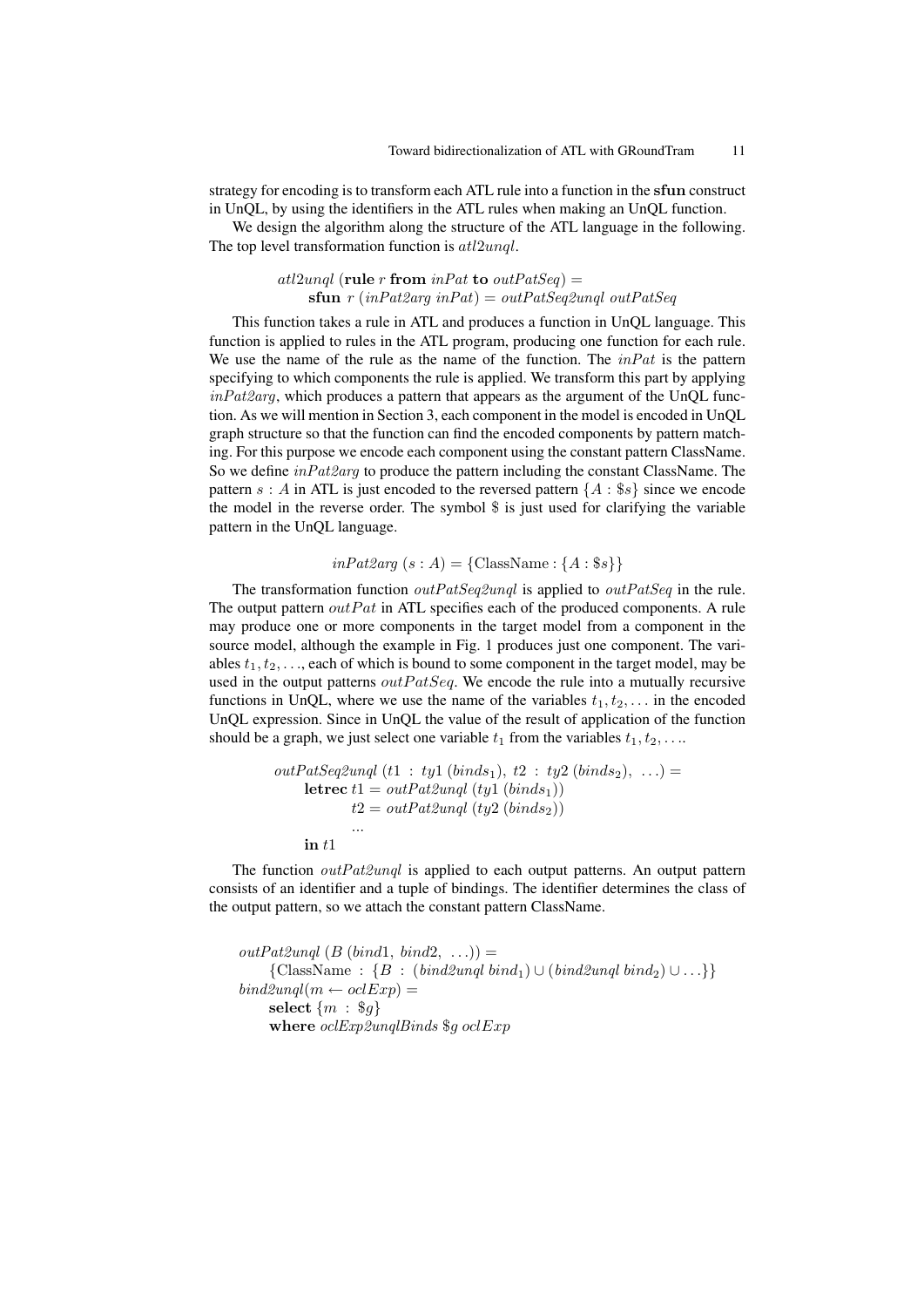The right-hand side of each binding is a subset of OCL expressions. The bindings are transformed and put in the where clause of the select-where construct in UnQL. We produce the bindings by applying the function *oclExp2unqlBinds*, defined as follows.

 $oclExp2unqBinds p v = p \textbf{in } $v$  $oclExp2unglBinds p (vs. v) = oclExp2unglBinds$  \$*g vs* (\$*g* : fresh) *{v* : *p}* **in** \$*g*  $oclExp2unglBinds p string = p \textbf{in} \{string : \{\}\}\$  $oclExp2ungBinds p(e1+e2) = oclExp2ungBinds {\$1 : {} {\}e1$ *oclExp2unqlBinds {*\$*l*2 : *{}} e*2 *p* **in** *{*\$*l*1 ++ \$*l*2 : *{}}*

One thing to note here is the sequence of ids separated by dot is encoded by sequence of bindings, where fresh variables are introduced for each binding. Another thing to note is that string concatenation is encoded in the string concatenation in UnQL, which is represented by  $++$  here.

By applying the algorithm above to the ATL example in Fig. 1, we obtain the UnQL functions in Fig. 10. Note that dummy is used as a dummy label for making mutually recursive functions. Note also that the actual UnQL does not allow patterns of general form in the argument part but here we used them for simplifying the presentation as we mentioned in Section 2.2. After obtained these functions, we apply these functions recursively to the encoded source model. We define the following functions to do this application.

**sfun**  $mapClass2Table$  ({ClassName :  $\mathcal{G}_g$ }) =  $f_1 \mathcal{G}_g$ *| mapClass2Table {*\$*l* : \$*g}* = *{*\$*l* : *mapClass2Table* \$*g}*  $\textbf{sfun } f_1 \text{ } (\{\text{Class}: \$\textit{g}\}) =$ *Class2Table* (*{*ClassName : *{*Class : *mapClass2Table* \$*g}}*) *| f<sup>1</sup> {*\$*l* : \$*g}* = *{*\$*l* : *mapClass2Table* \$*g}* **sfun**  $mapAttribute2Column$  (ClassName :  $\mathcal{L}g$ }) =  $f_2 \mathcal{L}g$ *| mapAttribute2Column {*\$*l* : \$*g}* = *{*\$*l* : *mapAttribute2Column* \$*g}*  $\textbf{sfun } f_{\varrho}$  ({Attribute :  $\varphi_{q}$ }) = *Attribute2Column* (*{*ClassName : *{*Attribute : *mapAttribute2Column* \$*g}}*) *| f<sup>2</sup> {*\$*l* : \$*g}* = *{*\$*l* : *mapAttribute2Column* \$*g}*

Then we apply these functions to the encoded source model as follows.

*mapAttribute2Column* (*mapClass2Table* \$*db*)

Here \$*db* represents the encoded source model. We omit the algorithm for generating these functions since it is fairly straightforward.

We have implemented the algorithm in a functional language called OCaml. The complexity of the algorithm is linear in the size of the input model and the rule descriptions. For the examples given in this paper, the program in OCaml works well.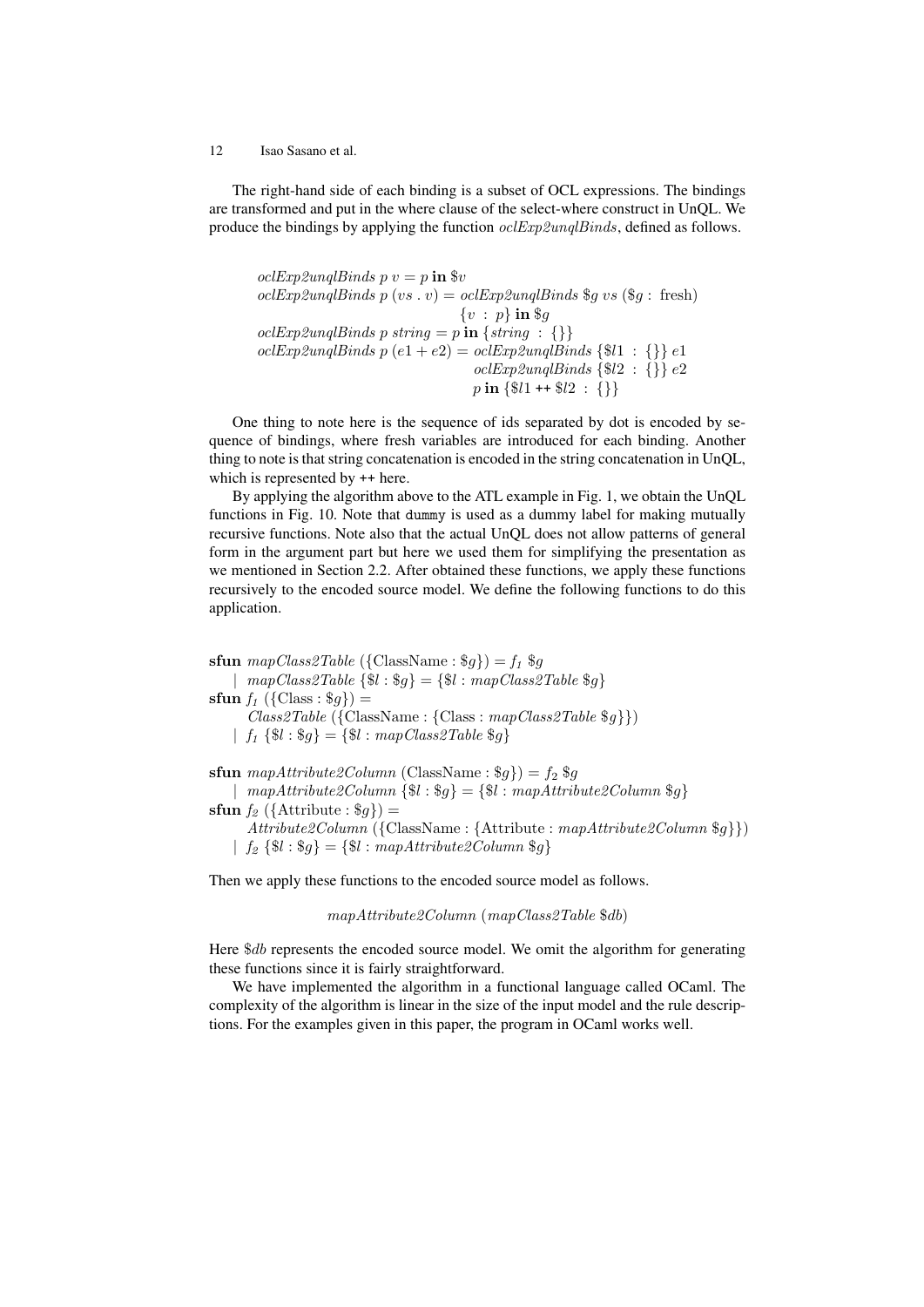```
sfun Class2Table ({ClassName:{Class:$s}}) =
   letrec
   sfun t ({.}){ClassName:
           {Table:
               select {name:$a}
               where $b in $s,
                      {name:$a} in $b
               U
               select {col:$c}
               where $d in $s,
                     {attr:$c} in $d
           }
       }
    in t({\text{dummy}}: {}\})sfun Attribute2Column ({ClassName:{Attribute:$s}}) =
    letrec
    sfun t ({. :}) =
        {ClassName:
            {Column:
                select {name:$a}
                where $b in $s,
                      {name:$a} in $b
            }
        }
   in t({dummy:{}})
```
Fig. 10. UnQL functions obtained by encoding the example ATL

## 5 Conclusions

In this paper we presented an approach to bidirectionalizing a subset of ATL. Although small, the core part of the ATL is shown to be bidirectionalized. The prototype implementation in OCaml is available at http://www.biglab.org/src/icmt11/index. html. The program works by putting it in the src directory in the source code of the GRoundTram system. This work is a first step toward realizing a practical bidirectional model transformations. We believe this approach is promising and in the future we will further develop it on the settings with less restrictions on the ATL transformations.

### Acknowledgments

We would like to thank Massimo Tisi and Frederic Jouault for valuable discussions and for providing us simple examples of ATL rules. The research was supported in part by the Grand-Challenging Project on "Linguistic Foundation for Bidirectional Model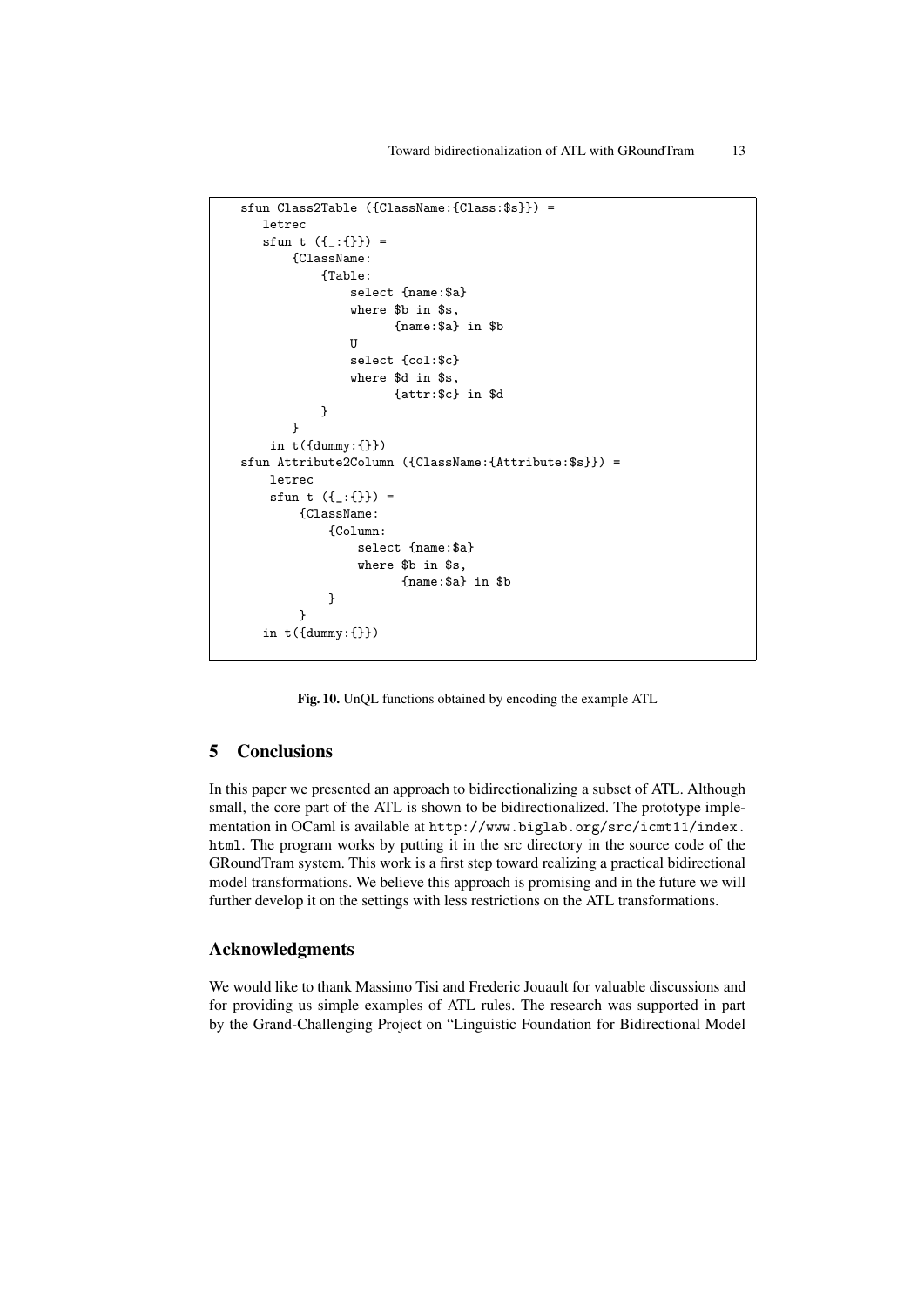Transformation" from the National Institute of Informatics, Grant-in-Aid for Scientific Research (B) No. 22300012, Grant-in-Aid for Scientific Research (C) No. 20500043, and Encouragement of Young Scientists (B) of the Grant-in-Aid for Scientific Research No. 20700035.

# References

- [ATLa] The ATL web site. http://www.eclipse.org/m2m/atl/.
- [ATLb] ATLAS group. KM3: Kernel MetaMetaModel manual. http://www.eclipse. org/gmt/atl/doc/.
- [BCF<sup>+</sup>10] Davi M. J. Barbosa, Julien Cretin, Nate Foster, Michael Greenberg, and Benjamin C. Pierce. Matching lenses: Alignment and view update. In *ACM SIGPLAN International Conference on Functional Programming*, pages 193–204. ACM, 2010.
- [BFS00] Peter Buneman, Mary F. Fernandez, and Dan Suciu. UnQL: a query language and algebra for semistructured data based on structural recursion. *VLDB Journal: Very Large Data Bases*, 9(1):76–110, 2000.
- [BiG] The BiG project web site. http://www.biglab.org/.
- [BPV06] Aaron Bohannon, Benjamin C. Pierce, and Jeffrey A. Vaughan. Relational lenses: a language for updatable views. In Stijn Vansummeren, editor, *PODS*, pages 338–347. ACM, 2006.
- [BRST05] Jean Bezivin, Bernhard Rumpe, Andy Schürr, and Laurence Tratt. Model transformation in practice workshop announcement. In *Satellite Events at the MoDELS 2005 Conference*, pages 120–127. Springer-Verlag, 2005.
- [BS81] François Bancilhon and Nicolas Spyratos. Update semantics of relational views. *ACM Transactions on Database Systems*, 6(4):557–575, 1981.
- $[CFH<sup>+</sup>09]$  Krzysztof Czarnecki, J. Nathan Foster, Zhenjiang Hu, Ralf Lämmel, Andy Schürr, and James F. Terwilliger. Bidirectional transformations: A cross-discipline perspective. In *International Conference on Model Transformation (ICMT 2009)*, pages 260–283. LNCS 5563, Springer, 2009.
- [FGM<sup>+</sup>05] J. Nathan Foster, Michael B. Greenwald, Jonathan T. Moore, Benjamin C. Pierce, and Alan Schmitt. Combinators for bi-directional tree transformations: a linguistic approach to the view update problem. In *POPL '05: ACM SIGPLAN–SIGACT Symposium on Principles of Programming Languages*, pages 233–246, 2005.
- [HHI<sup>+</sup>10a] Soichiro Hidaka, Zhenjiang Hu, Kazuhiro Inaba, Hiroyuki Kato, Kazutaka Matsuda, and Keisuke Nakano. Bidirectionalizing graph transformations. In *ICFP 2010*, pages 205–216. ACM Press, 2010.
- [HHI<sup>+</sup>10b] Soichiro Hidaka, Zhenjiang Hu, Kazuhiro Inaba, Hiroyuki Kato, Kazutaka Matsuda, and Keisuke Nakano. Bidirectionalizing graph transformations. In *ACM SIGPLAN International Conference on Functional Programming*, pages 205–216. ACM, 2010.
- [HHKN09] Soichiro Hidaka, Zhenjiang Hu, Hiroyuki Kato, and Keisuke Nakano. Towards a compositional approach to model transformation for software development. In *SAC'09: Proceedings of the 2009 ACM symposium on Applied Computing*, pages 468–475, New York, NY, USA, 2009. ACM.
- [HMT08] Zhenjiang Hu, Shin-Cheng Mu, and Masato Takeichi. A programmable editor for developing structured documents based on bidirectional transformations. *Higher-Order and Symbolic Computation*, 21(1-2):89–118, 2008.
- [JABK08] F Jouault, Freddy Allilaire, J B??zivin, and I Kurtev. Atl: A model transformation tool. *Science of Computer Programming*, 72(1-2):31–39, 2008.